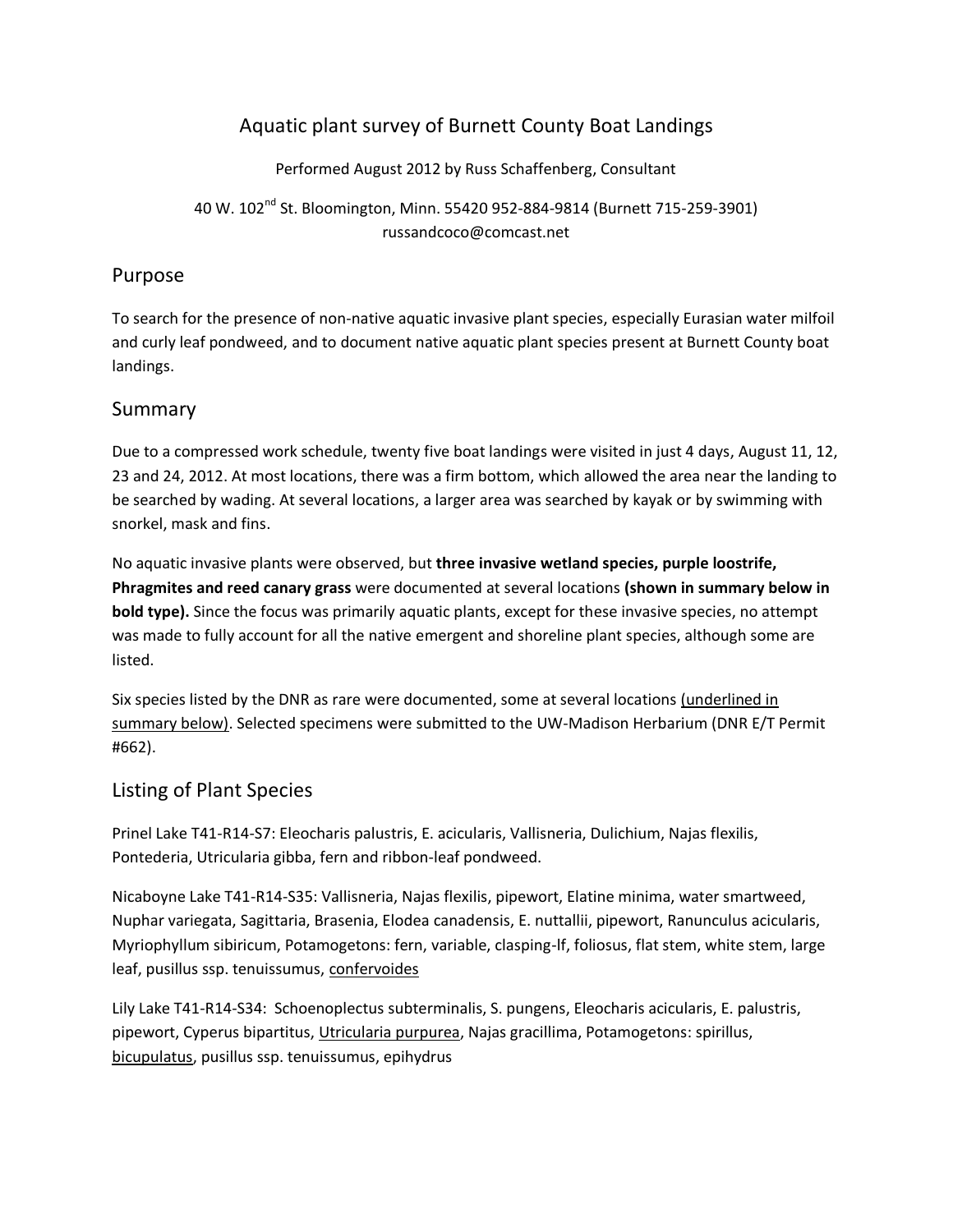Goose Lake T40-R14-S2: Pontederia, Dulichium, Brasenia, pipewort, Nuphar variegata, Nymphaea odorata, Schoenoplectus subterminalis, S torreyi, Utricularia gibba, U. purpurea, Eleocharis robbinsii, Potamogeton natans

Rooney Lake T40-R14-S 11: Elodea canadensis, Vallisneria, Dulichium, pipewort, Brasenia, Sagittaria, Pontederia, Nymphaea odorata, Eleocharis acicularis, E. palustris, Schoenoplectus subterminalis, S. pungens, Elatine minima, Potamogetons: fern, variable, large-leaf, spirillus

Birch Island T40-R14-S7: Vallisneria, Najas flexilis, Brasenia, pipewort, Pontederia, Ranunculus acicularis, Schoenoplectus pungens, Megalodonta beckii, Elodea canadensis, Potamogetons: spirillus, fern, variable, large-leaf

Fish Lake T40-R14-S8: Schoenoplectus pungens, Vallisneria, Najas flexilis, Elodea Canadensis, Myriophyllum sibiricum, Nuphar variegata, Potamogetons: flat-stem, large-leaf, fern

Des Moines Lake T41-R14-S28: Schoenoplectus pungens, Eleocharis palustris, E. acicularis, Nuphar variegata, Vallisneria, Myriophyllum sibiricum, M. alternaflorum, Najas flexilis, Stuckenia pectinata, Potamogetons: spirillus, variable, white-stem, fern, flat-stem, clasping-leaf, **purple loostrife**

Long Lake T41-R14-S33: Schoenoplectus pungens, Najas flexilis, Vallisneria, Myriophyllum sibiricum, Megalodonta beckii, Elatine minima, Stuckenia pectinata, Potamogetons: flat-stem, variable, fern, clasping-leaf, large-leaf, strictifolius, **purple loostrife. Note that this is also present south from here in wet ditches along Long Lake Road and by Hanscom Lake.**

Birch Island Lake T40-R15-S13: Schoenoplectus pungens, Nuphar variegata, Nymphaea odorata, Pontederia, Brasenia, Najas flexilis, pipewort, Vallisneria, Ranunculus acicularis, Potamogetons: fern, variable

Bonner Lake T40-R15-S24: Pontederia, Brasenia, Dulichium, Sagittaria, pipewort, Ranunculus acicularis, Potamogetons: epihydrus, bicupulatus

Sand Lake T40-R15-S26: Schoenoplectus tabernaemontani, S. pungens, Sagittaria, Najas flexilis, Myriophyllum tenellum, M. sibericum, Ranunculus acicularis, Vallisneria, Utricularia resupinata, Potamogetons: spirillus, variable, flat-stem, pusillus ssp. tenuissimus, nodosus, illinoensis

Mallard Lake T39-R15-S1: Schoenoplectus pungens, Brasenia, Nymphaea odorata, Najas flexilis, Ranunculus acicularis, Elodea Canadensis, Vallisneria, Myriophyllum sibericum, Potamogetons: fern, variable, flat-stem

Point Lake T40-R15-S28: Schoenoplectus tabernaemontani, Dulichium, Brasenia, Pontederia, Nymphaea odorata, Elatine minima, pipewort, Eleocharis palustris, Najas flexilis, Vallisneria, Ranunculus acicularis, Utricularia gibba, U. intermedia, U. purpurea, Potamogetons: fern, large-leaf, floating-leaf, variable